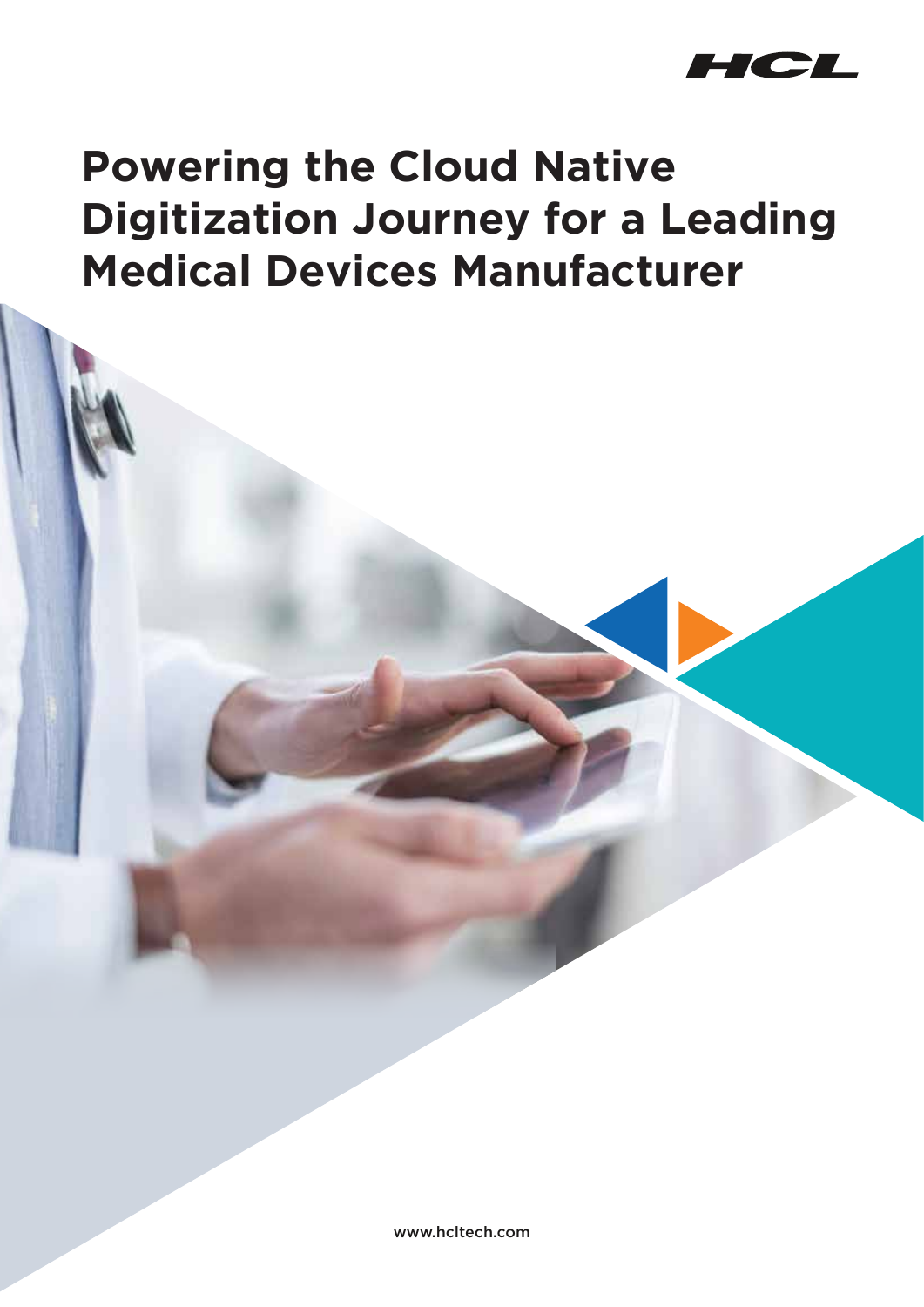

## About the Client

A US-based, top medical technology company with over \$4 billion in revenue and over 10k employees.

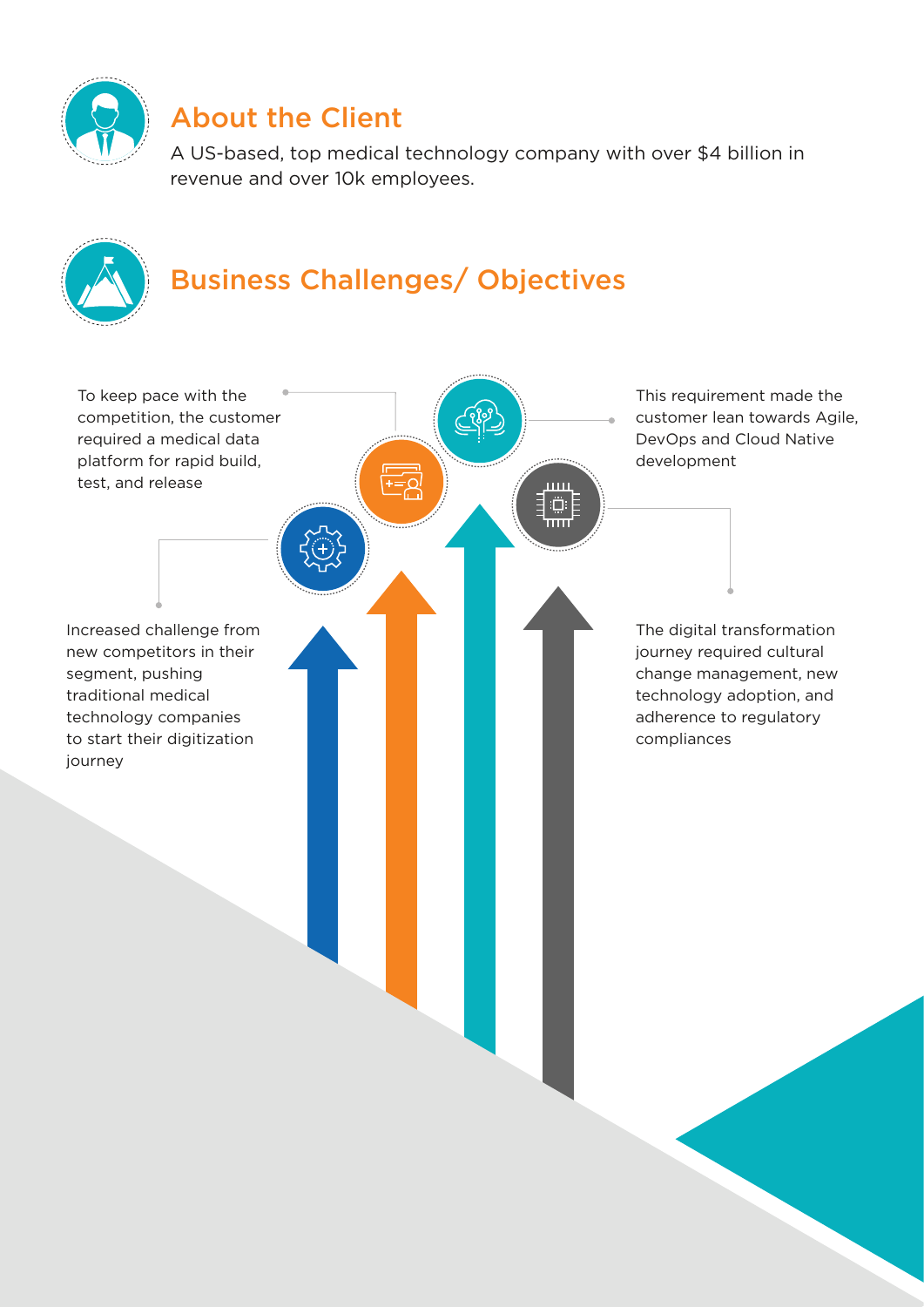

## HCL's Approach and Solution

HCL has a specialized Digital Engineering practice that brings multiple tested frameworks and solution accelerators to help vertical industries such as Medical in their digital transformation journey. HCL began with a consulting phase, in which SMEs from the Medical domain, DevOps and Cloud conducted meetings with different stakeholders to assess the requirements, understand the long-term goals and the vision of business teams and create a digital transformation strategy. Based on this assessment, HCL recommended a cloud native approach to develop this platform and built the micro services architecture. Micro services were deployed on containers that would run on Kubernetes and hosted on Azure cloud. HCL was responsible for the end-to-end delivery of this platform. Apart from consulting and architectural design, this also included activities such as collaboration with third party vendors, tool stack identification and recommendation, assessment, and selection of the right hosting platform.

## **The development of this platform was accelerated by:**

HCL's solutions such as the CARE platform for rapid development of micro services, and RAPID for faster provisioning of hosting environments

Orchestration of Azure Kubernetes service and iCOSMOS to monitor micro services

Leveraged the CARE platform that provides many pre-built functionalities for medical software

HCL frameworks like RAPID were deployed to set up the Continuous Integration- Continuous Deployment (CI-CD) pipelines

Optimizing the Kubernetes clusters and auto-scaling properties to reduce infrastructure costs

Enabled Cloud automation using Jenkins, Terraform, ARM, and Ansible

Introduced helm charts to manage the Kubernetes application